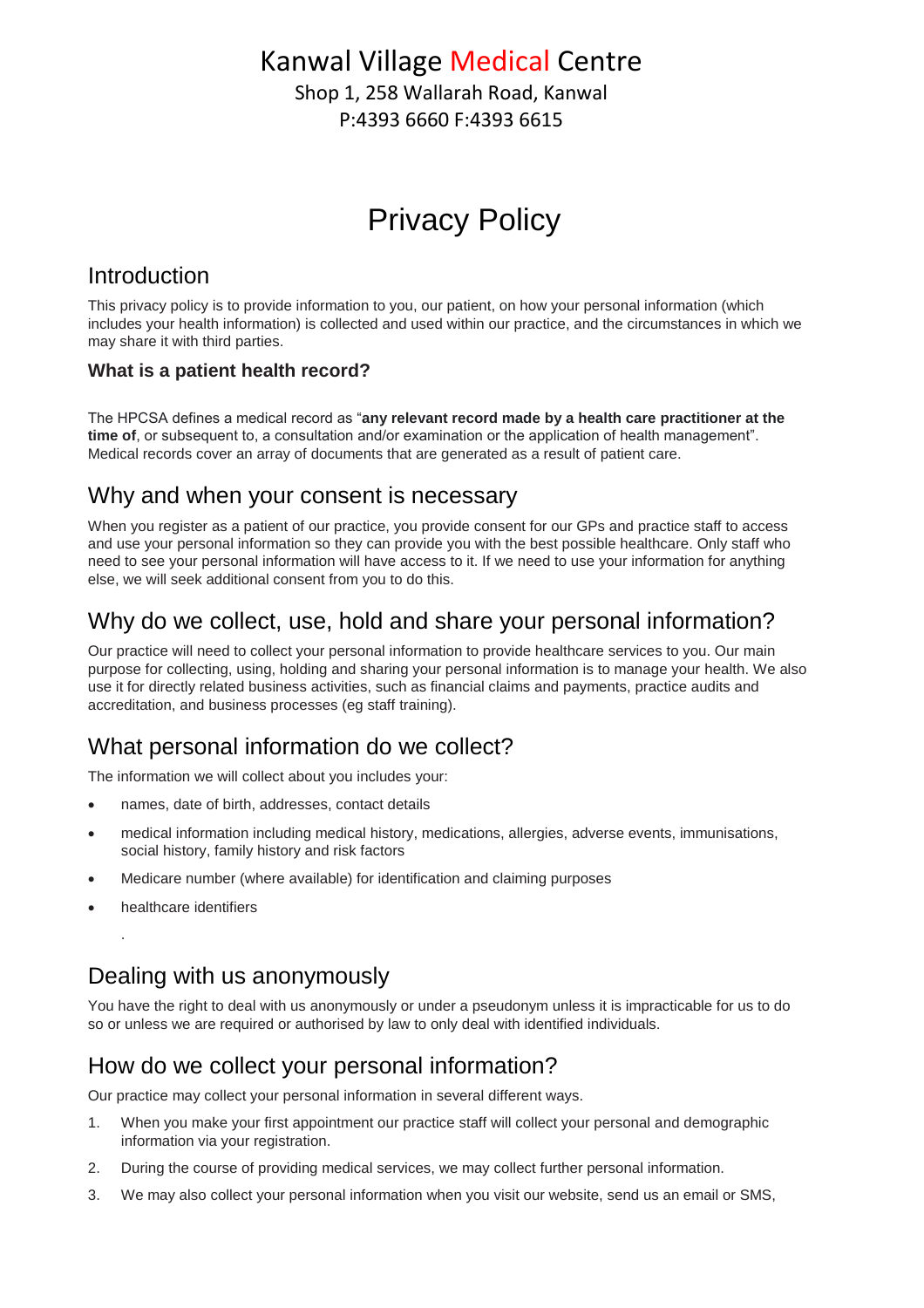telephone us, make an online appointment or communicate with us using social media.

- 4. In some circumstances personal information may also be collected from other sources. Often this is because it is not practical or reasonable to collect it from you directly. This may include information from:
	- your guardian or responsible person
	- other involved healthcare providers, such as specialists, allied health professionals, hospitals, community health services and pathology and diagnostic imaging services
	- your health fund, Medicare, or the Department of Veterans' Affairs (as necessary).

#### When, why and with whom do we share your personal information?

We sometimes share your personal information:

- with third parties who work with our practice for business purposes, such as accreditation agencies or information technology providers – these third parties are required to comply with APPs and this policy
- with other healthcare providers, which may include referrals. Some referrals will include an automated health summary from your file which will include information regarding allergies, past history, immunisations and current medications. Our program uses built in automated technologies so only the relevant medical information will be included. We can remove any information at any time per your request.
- when it is required or authorised by law (eg court subpoenas)
- when it is necessary to lessen or prevent a serious threat to a patient's life, health or safety or public health or safety, or it is impractical to obtain the patient's consent
- to assist in locating a missing person
- to establish, exercise or defend an equitable claim
- for the purpose of confidential dispute resolution process
- when there is a statutory requirement to share certain personal information (eg some diseases require mandatory notification)
- during the course of providing medical services, through eTP, My Health Record (eg via Shared Health Summary, Event Summary).

Only people who need to access your information will be able to do so. Other than in the course of providing medical services or as otherwise described in this policy, our practice will not share personal information with any third party without your consent.

We will not share your personal information with anyone outside Australia (unless under exceptional circumstances that are permitted by law) without your consent.

Our practice will not use your personal information for marketing any of our goods or services directly to you without your express consent. If you do consent, you may opt out of direct marketing at any time by notifying our practice in writing.

#### How do we store and protect your personal information?

Your personal information will be stored electronically in our system, only accessible by those authorized staff with appropriate access and passwords.

Our practice stores all personal information securely, eg: electronic format, in protected information systems or in hard copy format in a secured environment. We use passwords and confidentiality agreements for staff and contractors.

### How can you access and correct your personal information at our practice?

You have the right to request access to, and correction of, your personal information.